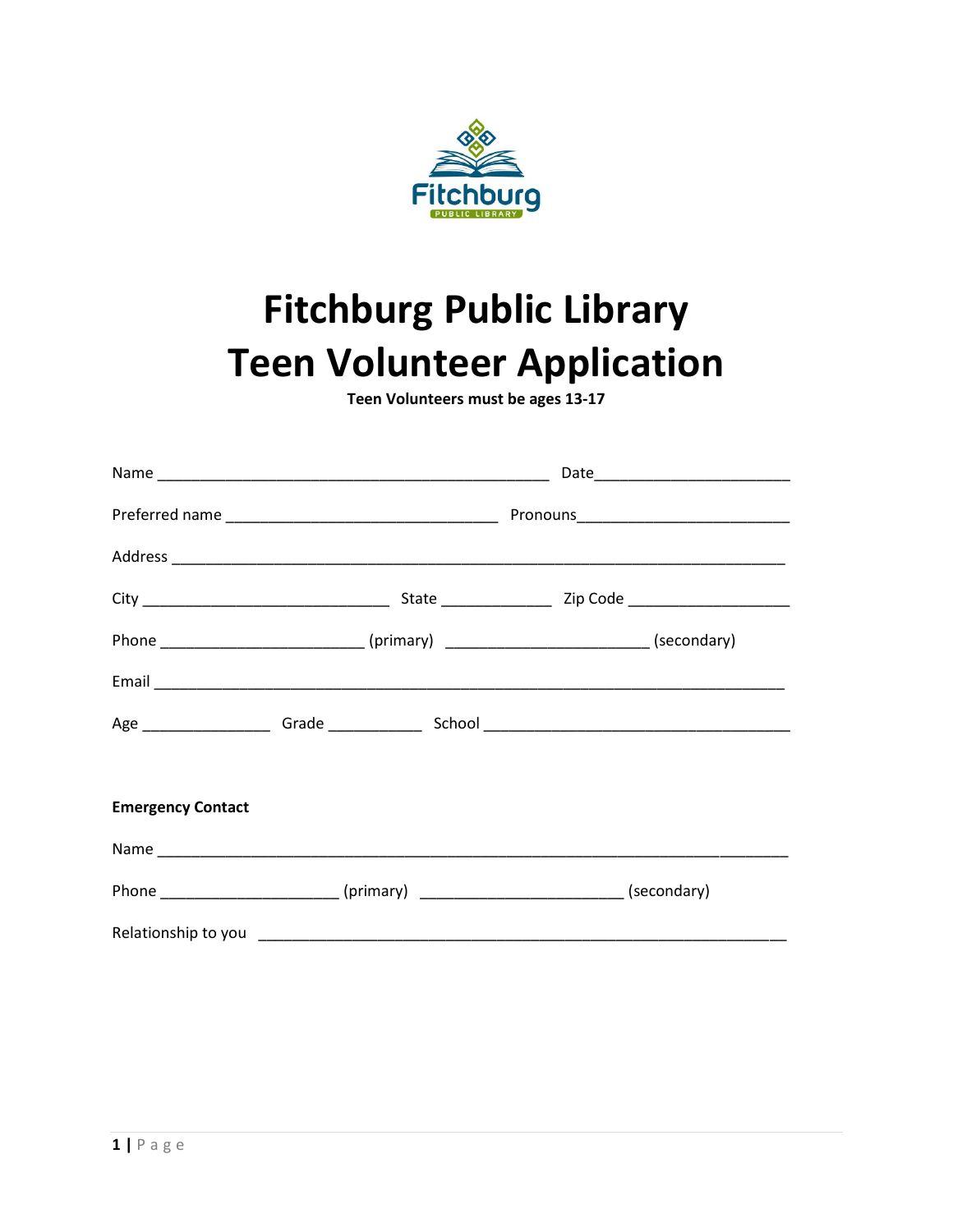Why are you interested in volunteering with the Fitchburg Public Library?

\_\_\_\_\_\_\_\_\_\_\_\_\_\_\_\_\_\_\_\_\_\_\_\_\_\_\_\_\_\_\_\_\_\_\_\_\_\_\_\_\_\_\_\_\_\_\_\_\_\_\_\_\_\_\_\_\_\_\_\_\_\_\_\_\_\_\_\_\_\_\_\_\_\_\_\_\_\_\_\_\_\_\_\_\_

\_\_\_\_\_\_\_\_\_\_\_\_\_\_\_\_\_\_\_\_\_\_\_\_\_\_\_\_\_\_\_\_\_\_\_\_\_\_\_\_\_\_\_\_\_\_\_\_\_\_\_\_\_\_\_\_\_\_\_\_\_\_\_\_\_\_\_\_\_\_\_\_\_\_\_\_\_\_\_\_\_\_\_\_\_

\_\_\_\_\_\_\_\_\_\_\_\_\_\_\_\_\_\_\_\_\_\_\_\_\_\_\_\_\_\_\_\_\_\_\_\_\_\_\_\_\_\_\_\_\_\_\_\_\_\_\_\_\_\_\_\_\_\_\_\_\_\_\_\_\_\_\_\_\_\_\_\_\_\_\_\_\_\_\_\_\_\_\_\_\_

\_\_\_\_\_\_\_\_\_\_\_\_\_\_\_\_\_\_\_\_\_\_\_\_\_\_\_\_\_\_\_\_\_\_\_\_\_\_\_\_\_\_\_\_\_\_\_\_\_\_\_\_\_\_\_\_\_\_\_\_\_\_\_\_\_\_\_\_\_\_\_\_\_\_\_\_\_\_\_\_\_\_\_\_\_

Previous work or volunteer experience:

**When are you available?**

|            | Mon | Tue | Wed | Thu | Fri | Sat | Sun |
|------------|-----|-----|-----|-----|-----|-----|-----|
|            |     |     |     |     |     |     |     |
| Mornings   |     |     |     |     |     |     |     |
| Afternoons |     |     |     |     |     |     |     |
| Evenings   |     |     |     |     |     |     |     |

Do you need to report your hours volunteered for a separate organization? (School, Church, etc.)

No Yes Organization Name: \_\_\_\_\_\_\_\_\_\_\_\_\_\_\_\_\_\_\_\_\_\_\_\_\_\_\_\_\_\_\_\_\_\_\_\_\_\_\_\_\_\_\_\_\_\_

Are you interested in becoming a member of the Teen Library Council for additional volunteer hours/credit?

No Yes

## **References** – Please list two references with phone numbers and email.